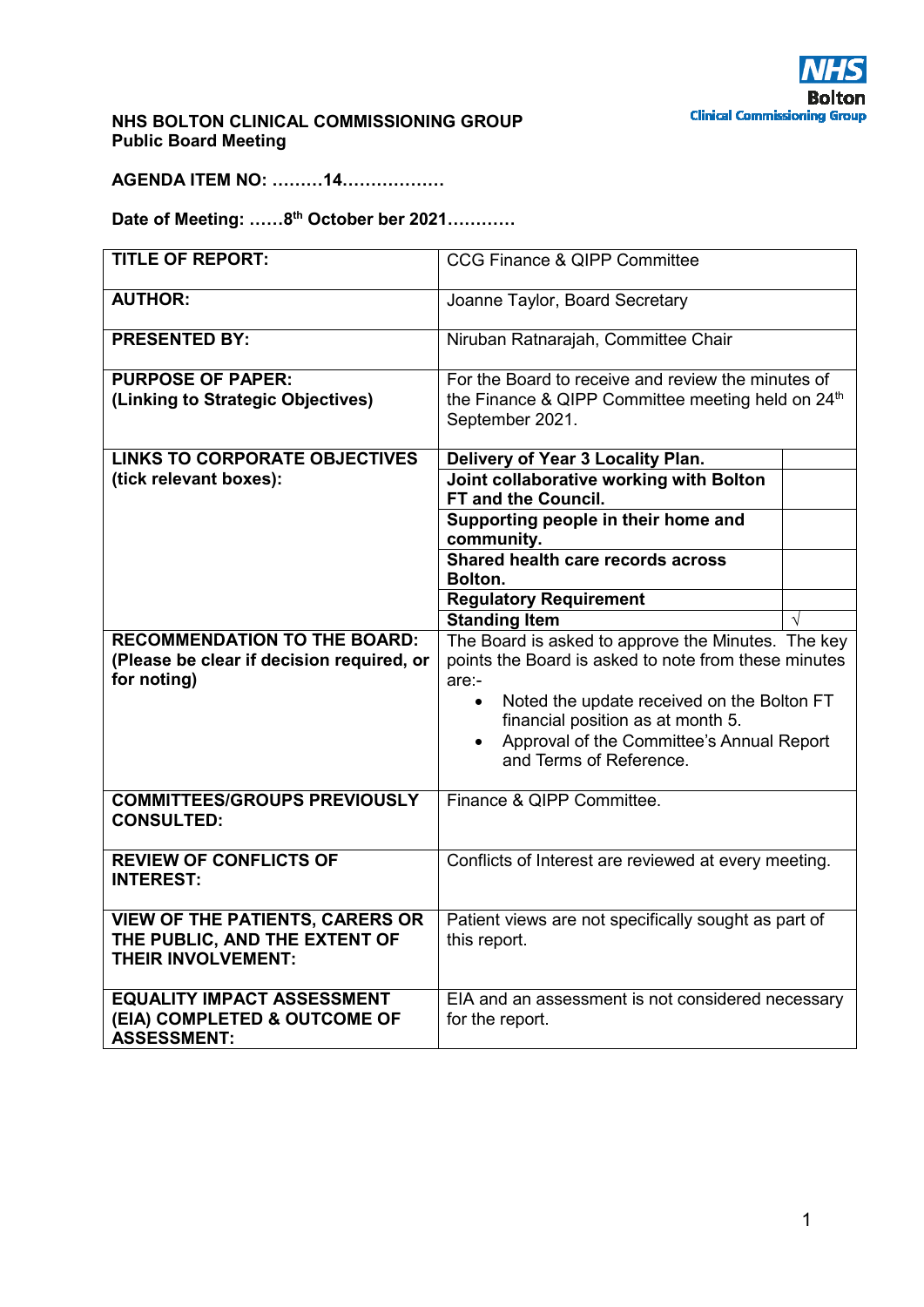

## **MINUTES**

## **FINANCE & QIPP COMMITTEE – VIRTUAL MEETING**

**Date: 24th September 2021** 

**Time: 11.30am – 13.15pm** 

**Present:** 

| <b>Tony Ward</b>       | Lay Member, Governance                     |
|------------------------|--------------------------------------------|
| <b>Alan Stephenson</b> | <b>Lay Member</b>                          |
| <b>Emma Saunders</b>   | <b>GP Board Member (in the Chair)</b>      |
| <b>Claire Donovan</b>  | <b>Acting Deputy Chief Finance Officer</b> |
| <b>Kelly Knowles</b>   | <b>Acting Chief Finance Officer</b>        |
|                        |                                            |
| <b>Joanne Taylor</b>   | <b>Board Secretary</b>                     |

**Minutes by:** 

| <b>Min</b><br>No. | <b>Topic</b>                                                                                                                                                                                                                                                                                                                                                                                                                                                                                                                                                                                                                                                                                                                                                                                                                                                                                                                                                                                                                                                                                                                                                                             |
|-------------------|------------------------------------------------------------------------------------------------------------------------------------------------------------------------------------------------------------------------------------------------------------------------------------------------------------------------------------------------------------------------------------------------------------------------------------------------------------------------------------------------------------------------------------------------------------------------------------------------------------------------------------------------------------------------------------------------------------------------------------------------------------------------------------------------------------------------------------------------------------------------------------------------------------------------------------------------------------------------------------------------------------------------------------------------------------------------------------------------------------------------------------------------------------------------------------------|
| 65/21             | <b>Apologies for Absence</b>                                                                                                                                                                                                                                                                                                                                                                                                                                                                                                                                                                                                                                                                                                                                                                                                                                                                                                                                                                                                                                                                                                                                                             |
|                   | There were no apologies for absence.                                                                                                                                                                                                                                                                                                                                                                                                                                                                                                                                                                                                                                                                                                                                                                                                                                                                                                                                                                                                                                                                                                                                                     |
| 66/21             | <b>Declarations of Interest</b><br>The Chair reminded members of their obligation to declare any interest they may have<br>on any issues arising at meetings which might conflict with the business of the CCG<br>Board.<br>It was noted that declarations declared by members of the Board are listed in the CCG's                                                                                                                                                                                                                                                                                                                                                                                                                                                                                                                                                                                                                                                                                                                                                                                                                                                                      |
|                   | Register of Interest. The Register is available either via the CCG Board Secretary or the<br>CCG's website at the following link: http://www.boltonccg.nhs.uk/about-us/declarations-of-<br>interest                                                                                                                                                                                                                                                                                                                                                                                                                                                                                                                                                                                                                                                                                                                                                                                                                                                                                                                                                                                      |
| 67/21             | <b>Health Economy Financial Position:-</b>                                                                                                                                                                                                                                                                                                                                                                                                                                                                                                                                                                                                                                                                                                                                                                                                                                                                                                                                                                                                                                                                                                                                               |
|                   | Update on Bolton FT's Financial Position/Bolton FT's Finance Committee Report (M5)<br>Annette Walker attended the meeting to update the Committee on the FT's current financial<br>position as at month 5. The main highlights noted were regarding:-<br>Revenue performance year to date.<br>$\bullet$<br>Revenue performance forecast outturn.<br>$\bullet$<br>Cost improvement position.<br>$\bullet$<br>Variable pay and capital spend.<br>$\bullet$<br>• Cash position, loans and PDC.<br>Better payment practices code and use of resources rating.<br>$\bullet$<br>It was noted that the FT and CCG now hold weekly joint finance meetings with senior team<br>members and last week held a senior team time out session to start to develop the joint<br>integration of finance systems locally.<br>It was also reported that the FT's 2019/20 NCC submission was an overall success, but there<br>are two technical issues which the FT is working on to further understand with NHS<br>Improvement. Any learning from this will be built into the FT's 2020/21 NCC submission<br>which is due 14/10/21. It was noted that the FT is working closely with the costing provider, |
|                   | Logex, on the 2020/21 NCC submission.<br>Members discussed the ERF income and GM funding review and the plans from a provider                                                                                                                                                                                                                                                                                                                                                                                                                                                                                                                                                                                                                                                                                                                                                                                                                                                                                                                                                                                                                                                            |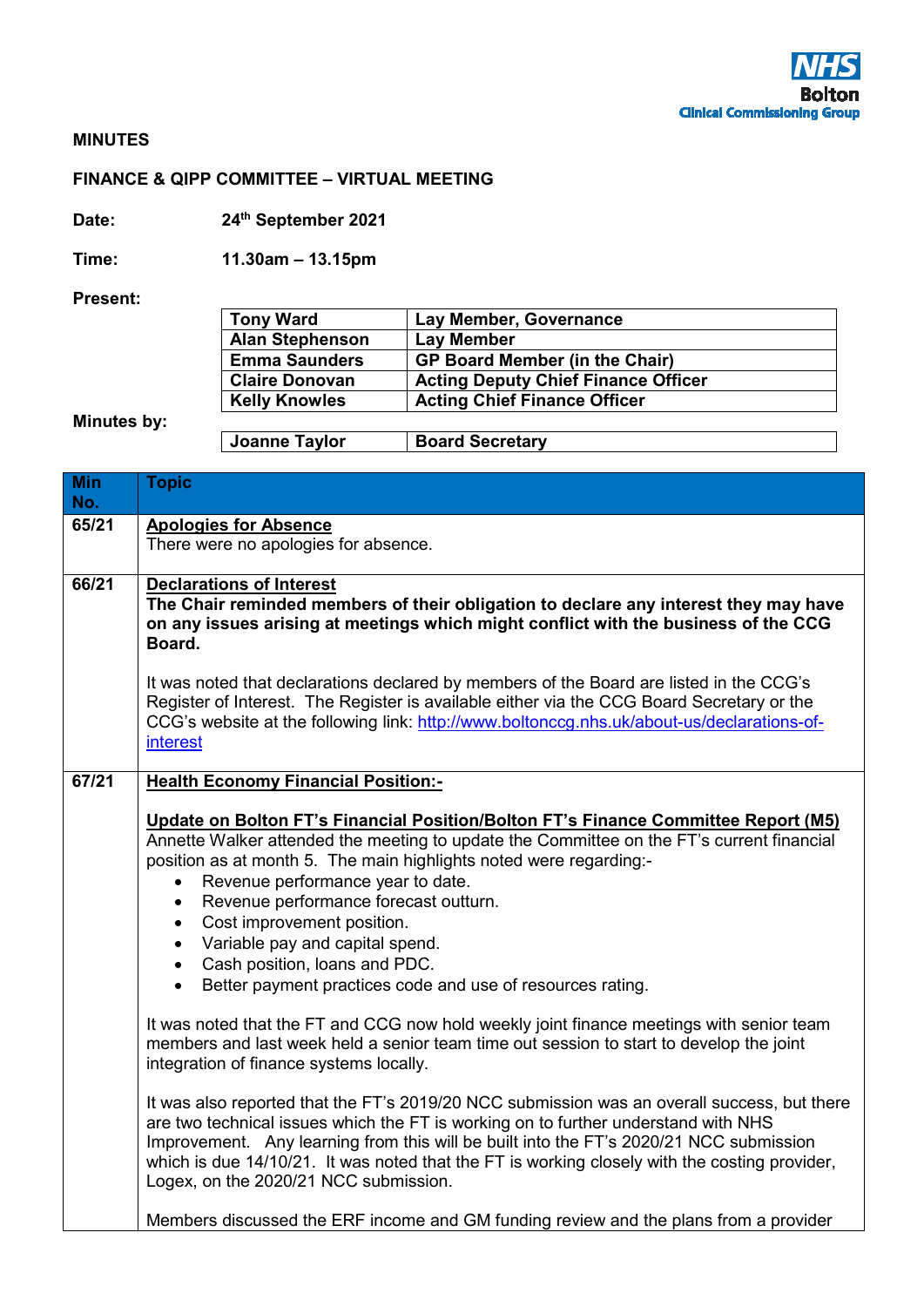|       | perspective with regard to the H2 financial position. It was noted that the H2 guidance is still<br>awaited and will need to be fully reviewed when received. The aim is to ensure that all GM<br>providers abide by the same financial rules to bring more consistency across for 2022/23. It<br>was acknowledged that this will be a challenge in Bolton due to the inconsistencies seen in<br>the latter part of last year, however having equity across GM will ensure the right financial<br>flows locally. |
|-------|------------------------------------------------------------------------------------------------------------------------------------------------------------------------------------------------------------------------------------------------------------------------------------------------------------------------------------------------------------------------------------------------------------------------------------------------------------------------------------------------------------------|
|       | The Committee noted the presentation received and the month 5 report.                                                                                                                                                                                                                                                                                                                                                                                                                                            |
| 68/21 | Minutes and Action Log from the last meeting held on 27 <sup>th</sup> August 2021<br>The minutes were approved as a correct record. It was noted that all outstanding actions on<br>the action log were now complete.                                                                                                                                                                                                                                                                                            |
| 69/21 | <b>Report of the Chief Finance Officer (M5)</b><br>A system wide financial envelope has been allocated to Greater Manchester (GM) for the<br>period 1 April 2021 to 30 September 2021. This comprises of initial allocations for both CCGs<br>and Providers, Covid funding, growth funding and system top up. GM has managed the<br>financial plan within this envelope for all areas of spend, with the exception to this being those<br>areas where national funding was available.                            |
|       | Any expenditure relating directly to the Hospital Discharge Programme and the Covid 19<br>Vaccination Programme has been captured and reported separately within the monthly Non<br>ISFE submissions to NHSE. Allocations to cover these costs are expected to be received<br>once the validation process with NHSE has been undertaken.                                                                                                                                                                         |
|       | At month 5, the CCG has reported a balanced position, however, it should be noted that this<br>continues to be under significant risk due to pressures within Continuing Care Services, as a<br>result of an increase in occupancy and complexity of cases being seen. Prescribing spend<br>has increased this month which contributes to this risk. It was also noted that the CCG is<br>anticipating to fully meet all its QIPP targets.                                                                       |
|       | Members were also informed of the formal discussions being held with the GMH&SCP<br>regarding the CCG's financial risk position. GM has confirmed it will continue to monitor the<br>CCG's position. Also shared was a presentation on the first draft of the CCG's financial plans<br>for the H2 financial position. The presentation highlighted the CCG's allocation, expenditure<br>and reconciliation plans.                                                                                                |
|       | The Committee noted the report. A copy of the presentation on the financial plans for<br>the H2 financial position would be shared with the Committee.                                                                                                                                                                                                                                                                                                                                                           |
| 70/21 | <b>Annual Report and Review of Terms of Reference</b><br>The draft Annual report for 2020/21 and updated terms of reference were reviewed by the<br>Committee. It was noted that both documents would be presented to the Board for final<br>approval at the October board meeting.                                                                                                                                                                                                                              |
|       | It was noted that the Committee's work plan for the year had been reviewed and included in<br>the annual report and minor amendments only were required to the Terms of Reference.                                                                                                                                                                                                                                                                                                                               |
|       | The Committee approved the draft Annual Report and Terms of Reference.                                                                                                                                                                                                                                                                                                                                                                                                                                           |
| 71/21 | <b>GM Contracting Principles and Extension of Bolton Contracts</b><br>The report updated the Committee on the GM Contracting Principles and updated on the<br>extension to the contracts held by Bolton to align to these GM Principles.                                                                                                                                                                                                                                                                         |
|       | The key principles agreed through the GM CCG CFOs were reported:<br>Consolidation of contracting and finance payment for each NHS and acute<br>Independent Sector (IS) provider for 2022/23.                                                                                                                                                                                                                                                                                                                     |